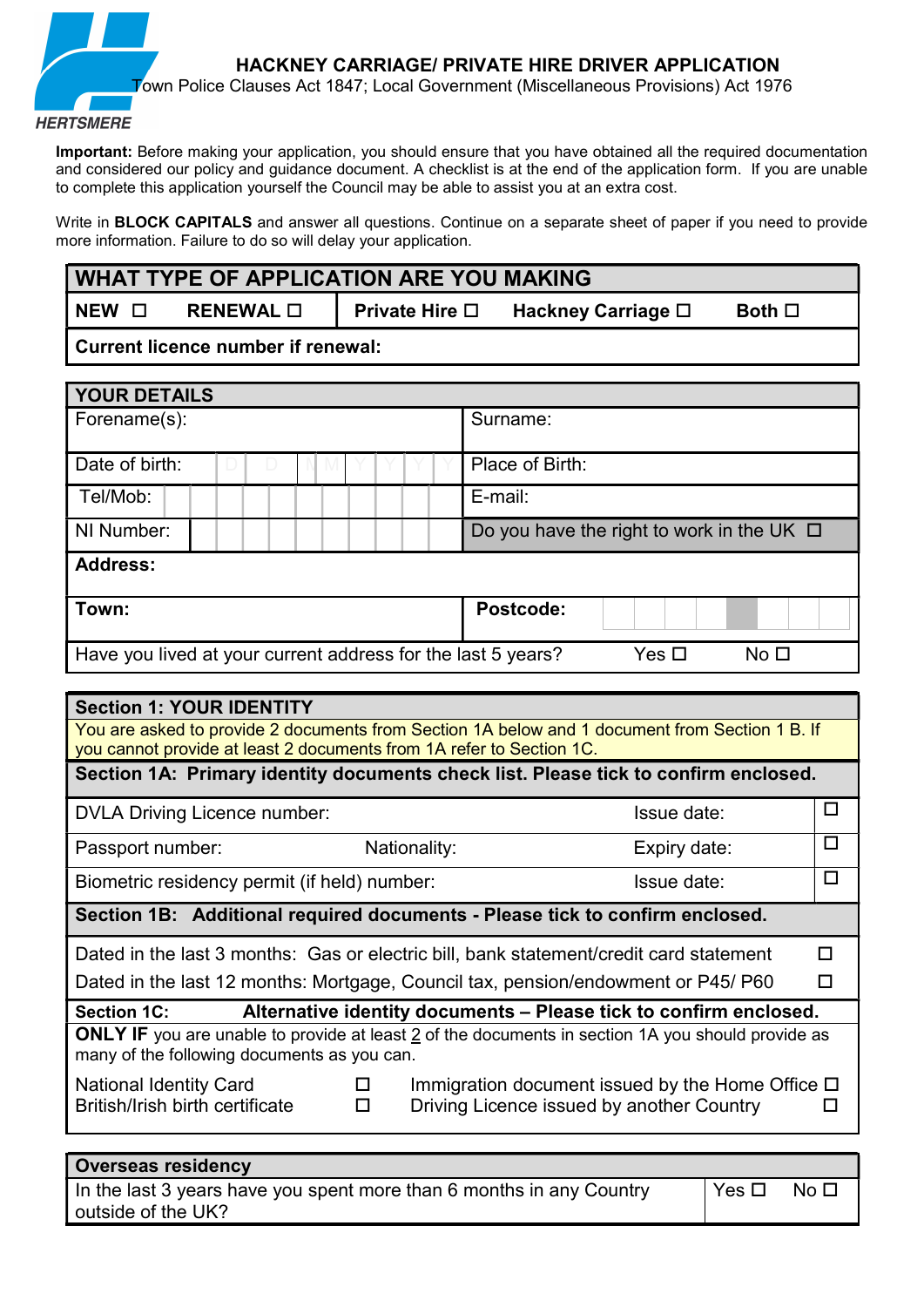If yes, you require a certificate of good conduct from that Country. You can obtain further advice about this here: https://www.gov.uk/government/publications/criminal-records-checksfor-overseas-applicants

| Section 2: Right to Work in the UK<br>The Council is required by the Immigration Act 2016 to check that you have the right to work in the UK<br>and the self-employed occupation of a private hire or hackney carriage driver is within any work<br>restrictions applicable to you. |  |  |  |  |  |  |  |
|-------------------------------------------------------------------------------------------------------------------------------------------------------------------------------------------------------------------------------------------------------------------------------------|--|--|--|--|--|--|--|
| Are you a citizen of Britain or Ireland?<br>Yes $\Box$<br>$No$ $\Box$<br>Complete section 2A                                                                                                                                                                                        |  |  |  |  |  |  |  |
| Yes $\Box$<br>Are you an EU or EEA citizen who has,<br>$No$ $\Box$<br>Complete section 2B<br>or is applying for, settled status?                                                                                                                                                    |  |  |  |  |  |  |  |
| All other applicants must complete Section 2C.                                                                                                                                                                                                                                      |  |  |  |  |  |  |  |
| <b>Section 2A: British and Irish Citizens</b>                                                                                                                                                                                                                                       |  |  |  |  |  |  |  |
| You must provide one of the following:<br>Passport □ Birth or Adoption Certificate □ Certificate of registration or naturalisation □                                                                                                                                                |  |  |  |  |  |  |  |
| Section 2B: EU, EEA Citizens under EU settlement scheme                                                                                                                                                                                                                             |  |  |  |  |  |  |  |
| No additional documents are needed but you must obtain a right to work share code from<br>https://www.gov.uk/view-prove-immigration-status and enter it in the box below:                                                                                                           |  |  |  |  |  |  |  |
| Right to work share code                                                                                                                                                                                                                                                            |  |  |  |  |  |  |  |
| Section 2C Right to Work in the UK - All other applicants                                                                                                                                                                                                                           |  |  |  |  |  |  |  |
| You may obtain a right to work share code from https://www.gov.uk/view-prove-immigration-<br>status and enter it in the box below and/or provide any of the following documents:                                                                                                    |  |  |  |  |  |  |  |
| Biometric Residence permit/ card $\Box$ EVisa (points-based) $\Box$ Immigration status document $\Box$                                                                                                                                                                              |  |  |  |  |  |  |  |
| British National Overseas (BNO) Visa□ passport (endorsed by home office) □ Other                                                                                                                                                                                                    |  |  |  |  |  |  |  |
| Right to work share<br>code                                                                                                                                                                                                                                                         |  |  |  |  |  |  |  |

| <b>Section 3: Driving Licence Details</b>                                                                                                                                                                                                               |  |  |  |  |  |  |  |  |  |  |
|---------------------------------------------------------------------------------------------------------------------------------------------------------------------------------------------------------------------------------------------------------|--|--|--|--|--|--|--|--|--|--|
| DVLA Driving Licence No:                                                                                                                                                                                                                                |  |  |  |  |  |  |  |  |  |  |
| <b>DVLA Shared driving Licence Code</b><br>Please go to https://www.gov.uk/view-driving-licence and follow the instructions to obtain the<br>relevant code. The code is valid for 21 days and can only be used one. Please enter this<br>legibly below. |  |  |  |  |  |  |  |  |  |  |
| <b>DVLA CHECKING CODE NUMBER:</b>                                                                                                                                                                                                                       |  |  |  |  |  |  |  |  |  |  |
| How long have you held your DVLA licence?<br>Less than 3 years $\Box$ More than 3 years $\Box$                                                                                                                                                          |  |  |  |  |  |  |  |  |  |  |

| Section 4: Enhanced DBS disclosure - proving your criminal record                                                                                                                                            |               |                 |  |  |  |  |  |
|--------------------------------------------------------------------------------------------------------------------------------------------------------------------------------------------------------------|---------------|-----------------|--|--|--|--|--|
| Are you on the DBS update service?                                                                                                                                                                           | Yes $\square$ | No <sub>1</sub> |  |  |  |  |  |
| If not, do you have an enhanced DBS certificate issued within the last<br>calendar month?                                                                                                                    | Yes $\Box$    | No <sub>1</sub> |  |  |  |  |  |
| If yes to any of the above please confirm:                                                                                                                                                                   |               |                 |  |  |  |  |  |
| <b>DBS Certificate number:</b><br><b>DBS Issue date:</b>                                                                                                                                                     |               |                 |  |  |  |  |  |
| If you do not have a current DBS or have registered on the update<br>service a new DBS is needed. Do you wish to apply for one?.                                                                             | $Yes \Box$    | No <sub>1</sub> |  |  |  |  |  |
| It will be a condition of your licence to register an enhanced DBS<br>certificate on the DBS update service and give consent to the Council to<br>check this every 6 months. Do you agree to this condition? | Yes $\square$ | No $\square$    |  |  |  |  |  |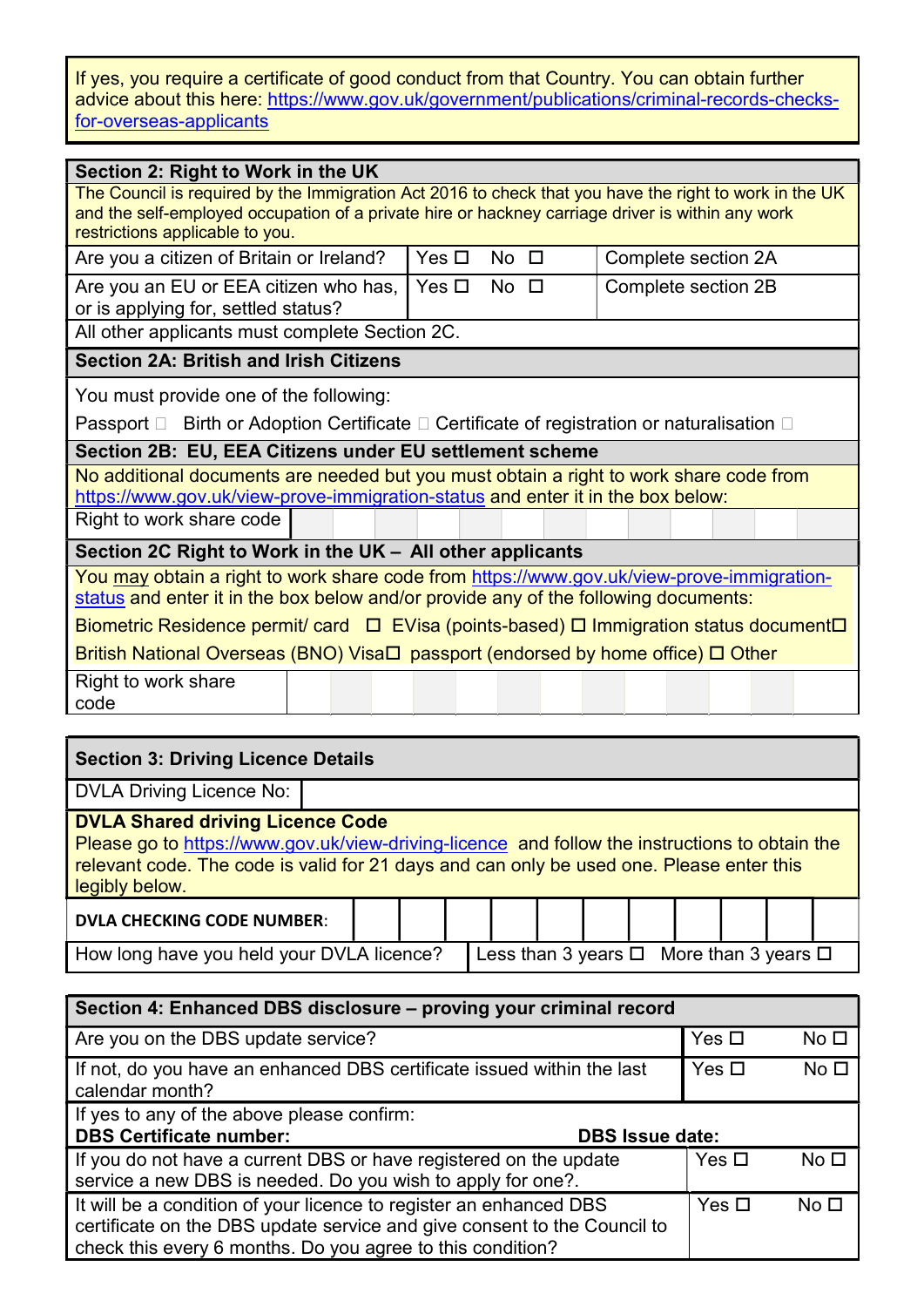# Section 5. Criminal record and character

# IMPORTANT WARNING

The occupation of a private hire or hackney carriage driver is exempt from the Rehabilitation of Offenders Act 1974 and you must declare ALL previous convictions. This includes cautions, bind overs, conditional or unconditional discharges, motoring offences, fixed penalties, reprimands and warnings. It does not matter how long ago the offence was or whether it is considered spent. Failure to declare this to us is a criminal offence and may result in prosecution and the refusal of your application.

RENEWAL APPLICANTS: Even if you are renewing your licence, you must still declare all even if you have told us before.

Answers such as "As on the attached DBS", "As previously advised" etc. will not be accepted.

| <b>Section 5A: Driving Offences</b>                                               |                                                                                        |                                    |  |  |  |  |  |
|-----------------------------------------------------------------------------------|----------------------------------------------------------------------------------------|------------------------------------|--|--|--|--|--|
| Have you been convicted of any driving offences?<br>Yes $\Box$<br>No <sub>1</sub> |                                                                                        |                                    |  |  |  |  |  |
| Have you been disqualified from driving?<br>Yes $\Box$<br>No <sub>1</sub>         |                                                                                        |                                    |  |  |  |  |  |
|                                                                                   | What is the current number of penalty points on your DVLA licence?                     |                                    |  |  |  |  |  |
|                                                                                   | Please state all Driving convictions, endorsements, fines etc. that you have received. |                                    |  |  |  |  |  |
| Date<br>(i.e. 1/1/11)                                                             | Offence<br>$9i.e.$ SP30 - speeding0                                                    | Sanction<br>$(i.e.$ Fine, $3$ pts) |  |  |  |  |  |
|                                                                                   |                                                                                        |                                    |  |  |  |  |  |
|                                                                                   |                                                                                        |                                    |  |  |  |  |  |
|                                                                                   |                                                                                        |                                    |  |  |  |  |  |
|                                                                                   |                                                                                        |                                    |  |  |  |  |  |

| <b>Section 5B: Criminal Convictions</b> |                                                                                                   |                                     |  |  |  |  |  |  |  |
|-----------------------------------------|---------------------------------------------------------------------------------------------------|-------------------------------------|--|--|--|--|--|--|--|
|                                         | Have you been found guilty or convicted of a Criminal offence? Yes $\Box$ No $\Box$               |                                     |  |  |  |  |  |  |  |
|                                         | If yes, was this in the UK or overseas? UK $\square$ Overseas $\square$ (Country                  |                                     |  |  |  |  |  |  |  |
|                                         | If yes, what was the sanction you received:                                                       |                                     |  |  |  |  |  |  |  |
|                                         | Custodial sentence (imprisonment) $\Box$ Fine $\Box$<br>Bound over<br>Caution<br>$\Box$<br>$\Box$ |                                     |  |  |  |  |  |  |  |
|                                         | Conditional or absolute discharge $\Box$ Community sentence<br>$\Box$                             | Other<br>ΙI                         |  |  |  |  |  |  |  |
|                                         | If you have been convicted of an offence please provide further details below:                    |                                     |  |  |  |  |  |  |  |
| Date<br>(i.e. 1/1/11)                   | Offence<br>$(i.e.)$ Theft                                                                         | Sanction/sentence<br>(i.e. 3 years) |  |  |  |  |  |  |  |
|                                         |                                                                                                   |                                     |  |  |  |  |  |  |  |
|                                         |                                                                                                   |                                     |  |  |  |  |  |  |  |
|                                         |                                                                                                   |                                     |  |  |  |  |  |  |  |
|                                         |                                                                                                   |                                     |  |  |  |  |  |  |  |
|                                         |                                                                                                   |                                     |  |  |  |  |  |  |  |
|                                         |                                                                                                   |                                     |  |  |  |  |  |  |  |
|                                         |                                                                                                   |                                     |  |  |  |  |  |  |  |
|                                         |                                                                                                   |                                     |  |  |  |  |  |  |  |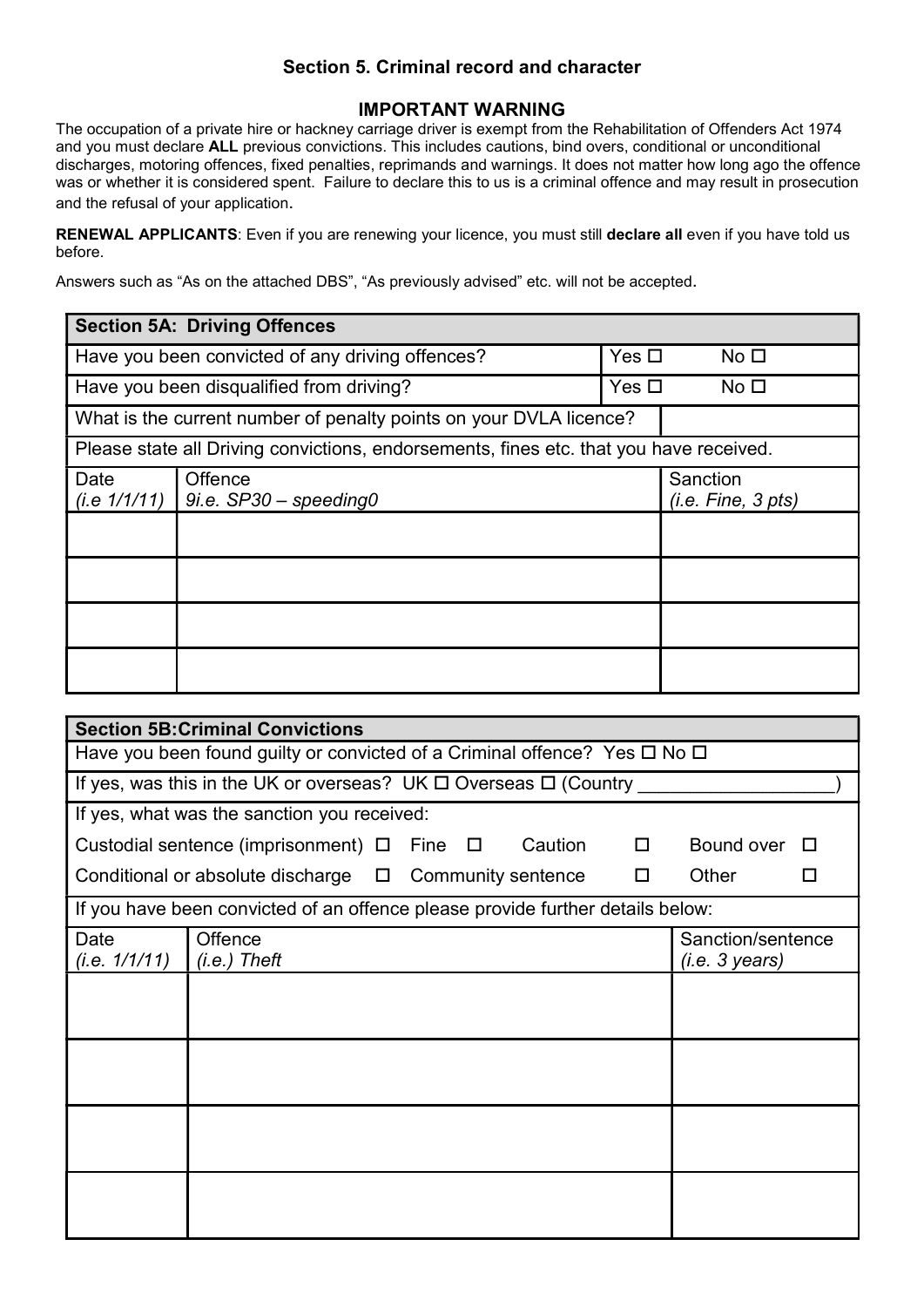| Section 5C: Civil and other sanctions                                                                                                                               |  |  |  |  |  |  |
|---------------------------------------------------------------------------------------------------------------------------------------------------------------------|--|--|--|--|--|--|
| Have you received any civil sanctions or punishments issued by a Court, Police or other<br>regulatory body (such as a Council)?<br>Yes $\square$<br>No <sub>1</sub> |  |  |  |  |  |  |
| If yes, what was the sanction you received:                                                                                                                         |  |  |  |  |  |  |
| Fixed Penalty Notice $\Box$ Reprimand $\Box$ Warning $\Box$ Enforcement/improvement notice $\Box$                                                                   |  |  |  |  |  |  |
| Non-molestation order $\Box$ Behaviour order/injunction $\Box$ civil injunction $\Box$ restraining order $\Box$                                                     |  |  |  |  |  |  |
| Please provide further details:                                                                                                                                     |  |  |  |  |  |  |
|                                                                                                                                                                     |  |  |  |  |  |  |
|                                                                                                                                                                     |  |  |  |  |  |  |

| <b>Section 5D: Licensing History:</b>                                                                                                                                                 |                       |                                      |                    |  |                       |  |  |  |
|---------------------------------------------------------------------------------------------------------------------------------------------------------------------------------------|-----------------------|--------------------------------------|--------------------|--|-----------------------|--|--|--|
| Have you previously held, or currently hold, a licence to drive, operate or own<br>$Yes \Box No \Box$<br>a private hire or hackney carriage vehicle?                                  |                       |                                      |                    |  |                       |  |  |  |
| If yes please confirm the details of the licence(s) held:                                                                                                                             |                       |                                      |                    |  |                       |  |  |  |
| Type of licence                                                                                                                                                                       | <b>Licence Number</b> | Issuing authority<br>Date<br>Granted |                    |  | <b>Expiry</b><br>Date |  |  |  |
|                                                                                                                                                                                       |                       |                                      |                    |  |                       |  |  |  |
|                                                                                                                                                                                       |                       |                                      |                    |  |                       |  |  |  |
|                                                                                                                                                                                       |                       |                                      |                    |  |                       |  |  |  |
|                                                                                                                                                                                       |                       |                                      |                    |  |                       |  |  |  |
| Have you had a licence to drive, operate or own a private hire or hackney<br>carriage vehicle refused, suspended or revoked?                                                          |                       |                                      | $Yes \Box No \Box$ |  |                       |  |  |  |
| Yes □ No □<br>Have you had an application for a licence (including renewals) to drive,<br>operate or own a private hire or hackney carriage vehicle refused, suspended<br>or revoked? |                       |                                      |                    |  |                       |  |  |  |
| Yes □ No □<br>Have you previously held, or currently hold, any other kind of licence?                                                                                                 |                       |                                      |                    |  |                       |  |  |  |
| Have you previously had any other licence or application refused?<br>Yes $\square$ No $\square$                                                                                       |                       |                                      |                    |  |                       |  |  |  |
| If yes. Please provide further details.                                                                                                                                               |                       |                                      |                    |  |                       |  |  |  |

# Section 5E: Pending matters Pending matters relate to any action or investigation currently being carried out in respect to you that you are expected to be reasonably aware of occurring. For instance, if you have been arrested, charged, bailed, questioned under caution or voluntarily interviewed about a matter that has not yet been concluded you should declare it. You should also declare any letter by a regulatory body that you have received indicating action may be taken or the receipt of any pending civil action against you. Are you aware of any pending matter against you?  $Yes \Box$  No  $\square$ Please provide further detail. Do you agree that should you become aware of any pending matter against you, if you are arrested, charged, bailed, questioned under caution or voluntarily about any matter you shall notify the Council? Yes No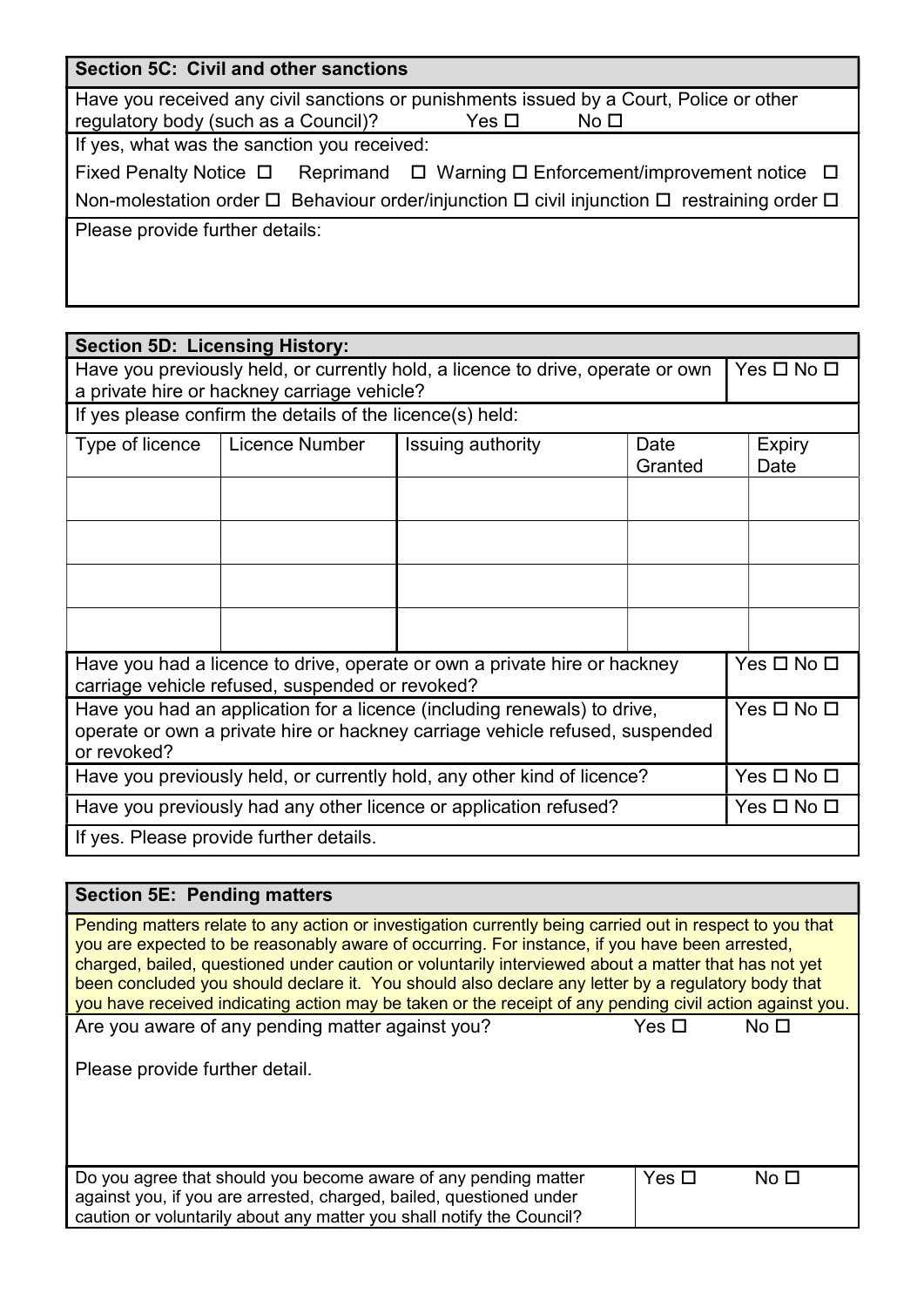| Section 6A: New applicants - Health and medical record                                                                                                                                                                                                                                                                                                                                                                                                                                                   |                                  |  |  |  |  |  |  |
|----------------------------------------------------------------------------------------------------------------------------------------------------------------------------------------------------------------------------------------------------------------------------------------------------------------------------------------------------------------------------------------------------------------------------------------------------------------------------------------------------------|----------------------------------|--|--|--|--|--|--|
| Have you passed a DVLA Group 2 medical in the last month                                                                                                                                                                                                                                                                                                                                                                                                                                                 | Yes □ No □                       |  |  |  |  |  |  |
| If you have not yet done so you must do this before you can apply. You must provide a copy of the certificate to<br>us within one calendar month of its completion.                                                                                                                                                                                                                                                                                                                                      |                                  |  |  |  |  |  |  |
|                                                                                                                                                                                                                                                                                                                                                                                                                                                                                                          |                                  |  |  |  |  |  |  |
| Section 6B: Renewal applicants - Health and medical record                                                                                                                                                                                                                                                                                                                                                                                                                                               |                                  |  |  |  |  |  |  |
| The DVLA group 2 medical assesses considers the following conditions:<br>Neurological disorder (i.e. stroke, seizures, brain injury,); Heart (i.e. heart attacks, arrhythmias, heart disease);<br>Sleep condition (i.e. sleep apnoea/excessive sleepiness), Blood Pressure, Diabetes, Psychiatric Illness, Alcohol<br>or drug misuse /dependence).<br>Please answer the following questions with reference to the last Group 2 medical examination you underwent<br>and provided to us ("your medical"). |                                  |  |  |  |  |  |  |
| Have you received medical treatment for any of the above conditions or<br>has there been any change in diagnosis or treatment of any of the above<br>conditions you have previously been diagnosed with, since your last<br>medical?                                                                                                                                                                                                                                                                     | Yes □ No □                       |  |  |  |  |  |  |
| Since your last medical have you had surgery of any kind, treatment<br>requiring an overnight stay (or longer) in hospital or suffered any illness or<br>injury that has affected your ability to drive safely or prevented you from<br>driving for longer than 2 weeks?                                                                                                                                                                                                                                 | Yes □ No □                       |  |  |  |  |  |  |
| Are you receiving any ongoing treatment in relation to any of the above?                                                                                                                                                                                                                                                                                                                                                                                                                                 | Yes □ No □                       |  |  |  |  |  |  |
| If you have answered yes to any of the above, please give us further details:                                                                                                                                                                                                                                                                                                                                                                                                                            |                                  |  |  |  |  |  |  |
| Section 6C: Eyesight - Renewal applicants                                                                                                                                                                                                                                                                                                                                                                                                                                                                |                                  |  |  |  |  |  |  |
| Do you wear glasses in order to drive?                                                                                                                                                                                                                                                                                                                                                                                                                                                                   | Yes $\square$<br>No <sub>1</sub> |  |  |  |  |  |  |
| When was your last eye test carried out? DATE:                                                                                                                                                                                                                                                                                                                                                                                                                                                           |                                  |  |  |  |  |  |  |
| Since your last eye test or medical have you had any deterioration in your<br>eye sight or other condition that has affected your ability to drive?                                                                                                                                                                                                                                                                                                                                                      | Yes $\square$<br>No <sub>1</sub> |  |  |  |  |  |  |

# Section 7: Tax conditionality

# Section 7A: TAX CONDITIONALITY - NEW APPLICANTS

Section 125 of the Finance Act 2021 imposes an obligation on the Council to confirm that all new applicants are aware of their tax responsibilities before granting a licence.

In order for the Council to consider granting a new licence we must ask you to confirm that you:

- 1) are aware of the content of the guidance issued by the HMRC commissioners that can be found here: Confirm your tax responsibilities when applying for a taxi, private hire or scrap metal licence - GOV.UK (www.gov.uk)
- 2) understand that officers of the HMRC have the power to obtain information from the licensing authority about you under Schedule 36 to Finance Act 2008 (information and inspection powers), and Schedule 23 to the Finance Act 2011 (data-gathering powers).

Please confirm that you have read and understood the above by ticking this box:  $\Box$ 

| <b>Section 7B: TAX CONDITIONALITY - RENEWAL APPLICANTS</b>                                                                                                                                                                                                                                                                                                                                                      |  |  |  |  |  |  |  |  |  |  |  |  |  |
|-----------------------------------------------------------------------------------------------------------------------------------------------------------------------------------------------------------------------------------------------------------------------------------------------------------------------------------------------------------------------------------------------------------------|--|--|--|--|--|--|--|--|--|--|--|--|--|
| Under Section 125 and Schedule 33 of the Finance Act 2021 the Council cannot grant a renewed licence to you<br>unless HMRC have confirmed that you have registered for TAX. You are therefore required to ensure you are<br>registered with HMRC and obtain a TAX CHECK CODE. Details can be found out here:<br>https://www.gov.uk/guidance/complete-a-tax-check-for-a-taxi-private-hire-or-scrap-metal-licence |  |  |  |  |  |  |  |  |  |  |  |  |  |
| Please provide your<br><b>TAX CHECK CODE</b>                                                                                                                                                                                                                                                                                                                                                                    |  |  |  |  |  |  |  |  |  |  |  |  |  |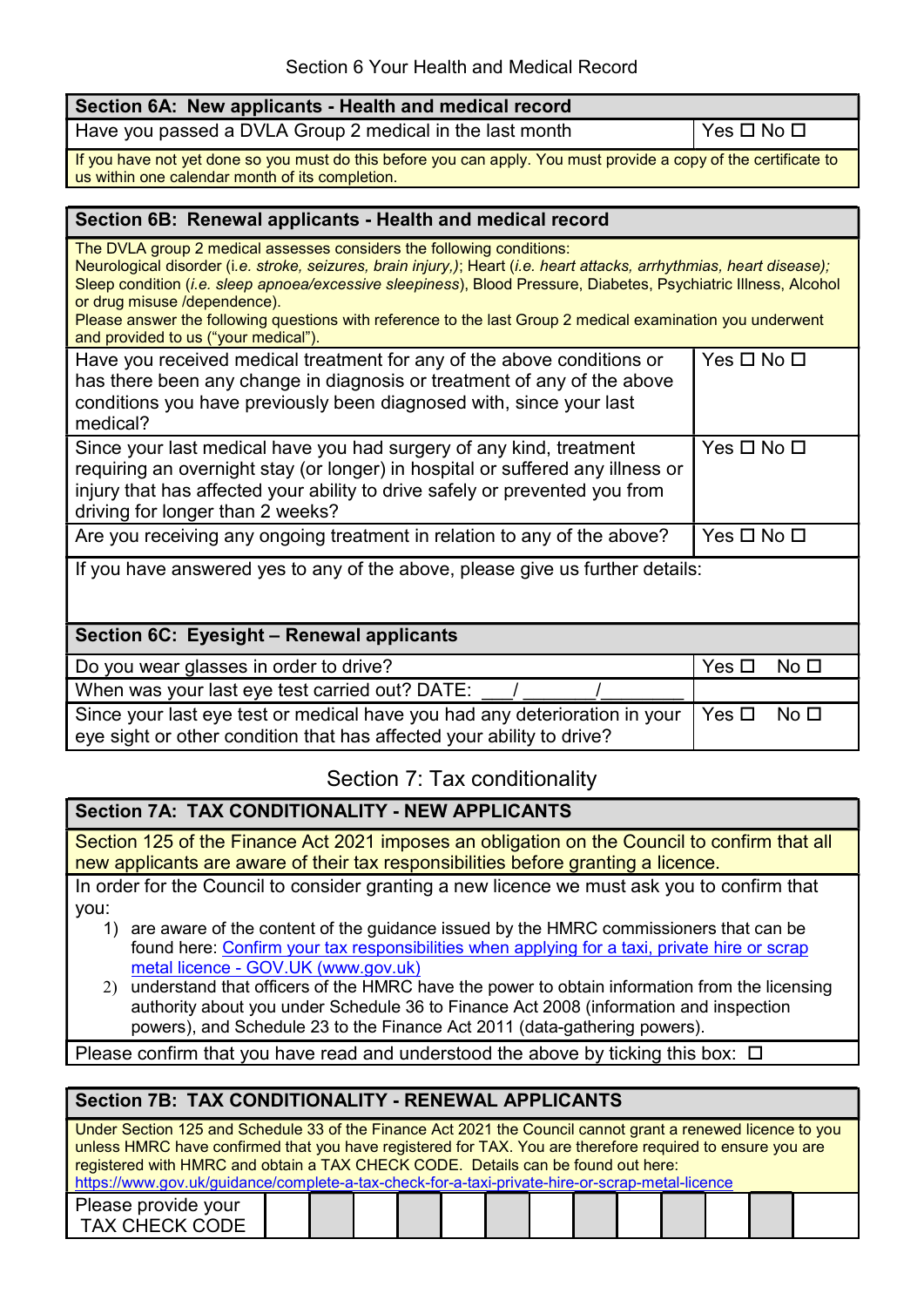# Section 8 – Declaration

#### Prior to submission please read the following:

Policy and conditions that you will be bound by:

The Council's Taxi Licensing Policy can be read here …..and the Council's conditions that will apply to your licence here ...... By making this application you are confirming that you are aware of the Council's Policy and licence conditions and where you can read them. It is your responsibility to do this. If you have any difficulty in understanding the conditions or Policy you should contact the Council. Your attention is specifically drawn to the requirement that you notify the Council:

- Within 48 hours of any grant of bail, conviction or allegation made against you that relates to a sexual, violent or dishonesty offence.
- Within 7 days of any grant of bail, arrest or conviction made against you that relates to any other criminal or motoring offence.
- Within 7 days of any change to your name or address.

National Register of Taxi and Private Hire Licence Revocations & Refusals (NR3)

By submitting your application you consent to the Council checking the NR3 register for any entry in respect to you. Should your application be refused, or any licence suspended or revoked, your details will be recorded on the NR3 register and may be viewed by other Licensing Authorities.

Your data, your consent to how we use it and your rights.

Hertsmere Borough Council is a Data Controller under the Data Protection Act 2018 which incorporates the UK General Data Protection Regulations (UK GDPR). The Council must collect your personal data to process and grant your application and has a legal basis to do so under the provisions of the Local Government (Miscellaneous Provisions) Act 1976 and/or the Town Police Clauses Act 1847. If a licence is granted to you the Council has a lawful purpose and duty to retain your data in order to effectively administer and carry out its enforcement obligations to protect the public. Your data shall be kept no longer than is reasonably necessary as set out in the Councils retention policy. It may be necessary that the Council shall always keep a record that you have held a licence and any decision made in respect to it. Your personal data will not be shared with any third parties save for any lawful or exempt purpose set out in the Data Protection Act 2018 or UK GDPR, such as to prevent or detect crime or protect public funds. Your data may be shared with other enforcement agencies such as the Police, internal Council departments or other regulatory bodies to achieve these aims.

To further understand your rights you can read the Council's full privacy notice on our website, contact the licensing team or the Data Protection Controller at Hertsmere Borough Council, Civic Offices, Elstree Way, Borehamwood, Hertfordshire WD6 1WA.

# Your declaration

I, the undersigned, have read and understood all the questions asked of me on this form and declare the information that I have provided is true and correct. I understand that if I have knowingly or recklessly made a false statement or omitted any relevant information I may be prosecuted, my application refused or any licence granted may be suspended or revoked.

I have read the information provided above and understand the conditions and policy applicable to me and how my data will be used.

I consent to the Council making and keeping copies of all documents provided by me now or in the future in order to determine my application, to ensure compliance with any condition or term of that licence and to ensure that I remain eligible to hold any licence granted.

I consent to the retention and use of the data provided by me on this form by the Council in order to confirm my identity, criminal record, driving history, medical history and to use this data to determine if am fit and proper to be granted a licence and, if a licence is granted, to retain such data at all times that I hold the licence, or any other licence, including renewals, that the Council may grant to me.

I confirm the documents I am submitting with my application on the supporting documents check list.